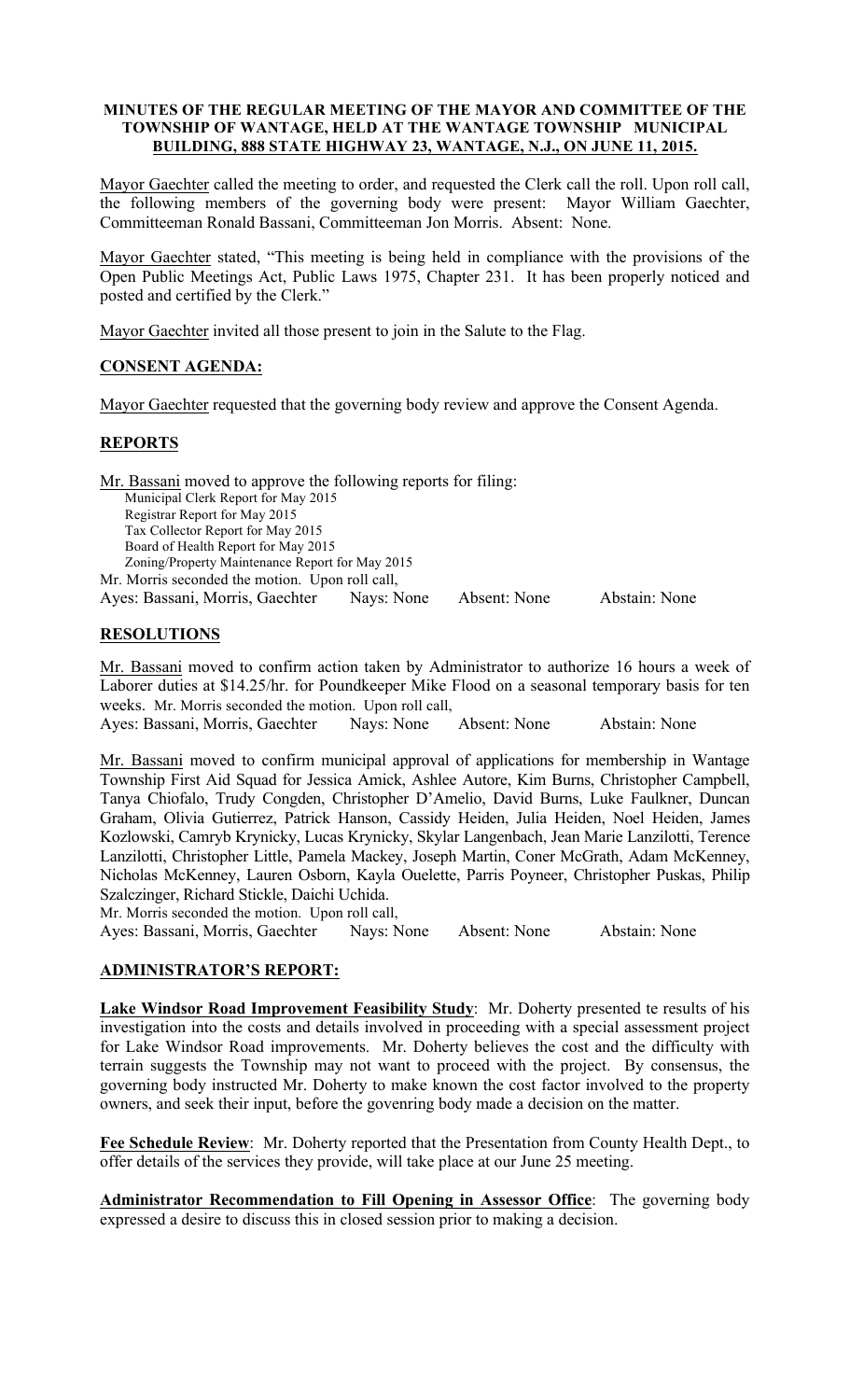### PAGE TWO OF THE MINUTES OF JUNE 11, 2015

#### Ken Nelson Planner Services

Mr. Bassani moved to adopt the following resolution:

#### RESOLUTION AUTHORIZING THE AWARDING OF A CONTRACT BY THE TOWNSHIP OF WANTAGE, COUNTY OF SUSSEX, STATE OF NEW JERSEY TO KENNETH NELSON FOR PROFESSIONAL SERVICES AS A PLANNER IN CONNECTION WITH A FORTHCOMING ACTION FOR DECLARATORY JUDGMENT RELATING TO AFFORDABLE HOUSING.

WHEREAS, the Township of Wantage is considering, with other municipalities, filing a declaratory judgment action for a Judgment of Compliance and Repose and, among other forms of relief, a determination of the municipality's obligation to provide a realistic opportunity for its fair share of the region's affordable housing needs in accordance with the Mount Laurel Doctrine as set forth in the Decision and prior decisions of the Courts of New Jersey, and the Fair Housing Act, N.J.S.A. 52:27D-301 et. seq. and

WHEREAS, the Township Committee has determined that it may be in need of services of a professional planner to provide advice and research in connection with an action; and

WHEREAS, the Township Committee has determined that Kenneth Nelson, a licensed professional planner in the State of New Jersey, possesses the necessary experience and qualifications to provide the necessary services;

WHEREAS, the services to be performed are "Professional Services" as defined in N.J.S.A. 40A:11-2);

NOW THEREFORE, be it resolved by the Township Committee of the Township of Wantage, County of Sussex, State of New Jersey as follows:

1. That the Municipality does hereby appoint Kenneth Nelson of 2 Volcanic Hill Road, Wantage, New Jersey to provide the aforementioned services.

2. That the Mayor, or other appropriate official of the Municipality, on behalf of the Municipality is hereby authorized and directed to execute any and all documents to implement this Resolution and the Clerk of the Municipality directed to attest to same.

3. That this Resolution shall take effect immediately or as otherwise provided by law.

Mr. Morris seconded the motion. Upon roll call, Ayes: Bassani, Morris, Gaechter Nays: None Absent: None Abstain: None

Mr. Bassani moved to approve a Shared Services Agreement and to authorize the payment of \$2,000.00 into an escrow fund to be administered by Jeffrey R. Surenian, Esq. to be used to retain the services of Dr. Robert Burchell, an acknowledged expert, who will undertake a study on behalf of over 100 municipalities to the shared services agreement to determine municipal fair share numbers to counter other numbers generated by non-municipal parties.

Mr. Morris seconded the motion. Upon roll call,

Ayes: Bassani, Morris, Gaechter Nays: None Absent: None Abstain: None

### OLD BUSINESS:

### Introduction of Ordinance 2015-06: Lake Neepaulin Use Regulations

Mr. Doherty presented the governing body with the proposed Ordinance for use regulations at Lake Neepaulin, as prepared by Mr. Kienz per the input of the governing body. Mr. Doherty stated that, in accordance with parliamentary procedure, it would be appropriate for a motion and a second to be made for introduction of the proposed Ordinance, after which the governing body may discuss among themselves to ensure that the wording of the proposed ordinance meets with their approval before a vote is taken. Mr. Doherty also stated that, while there is no requirement to open the meeting to the public prior to introduction of an ordinance, neither is there a prohibition against it, and the Mayor might wish to consider offering a courtesy public input opportunity prior to voting on introduction at that point.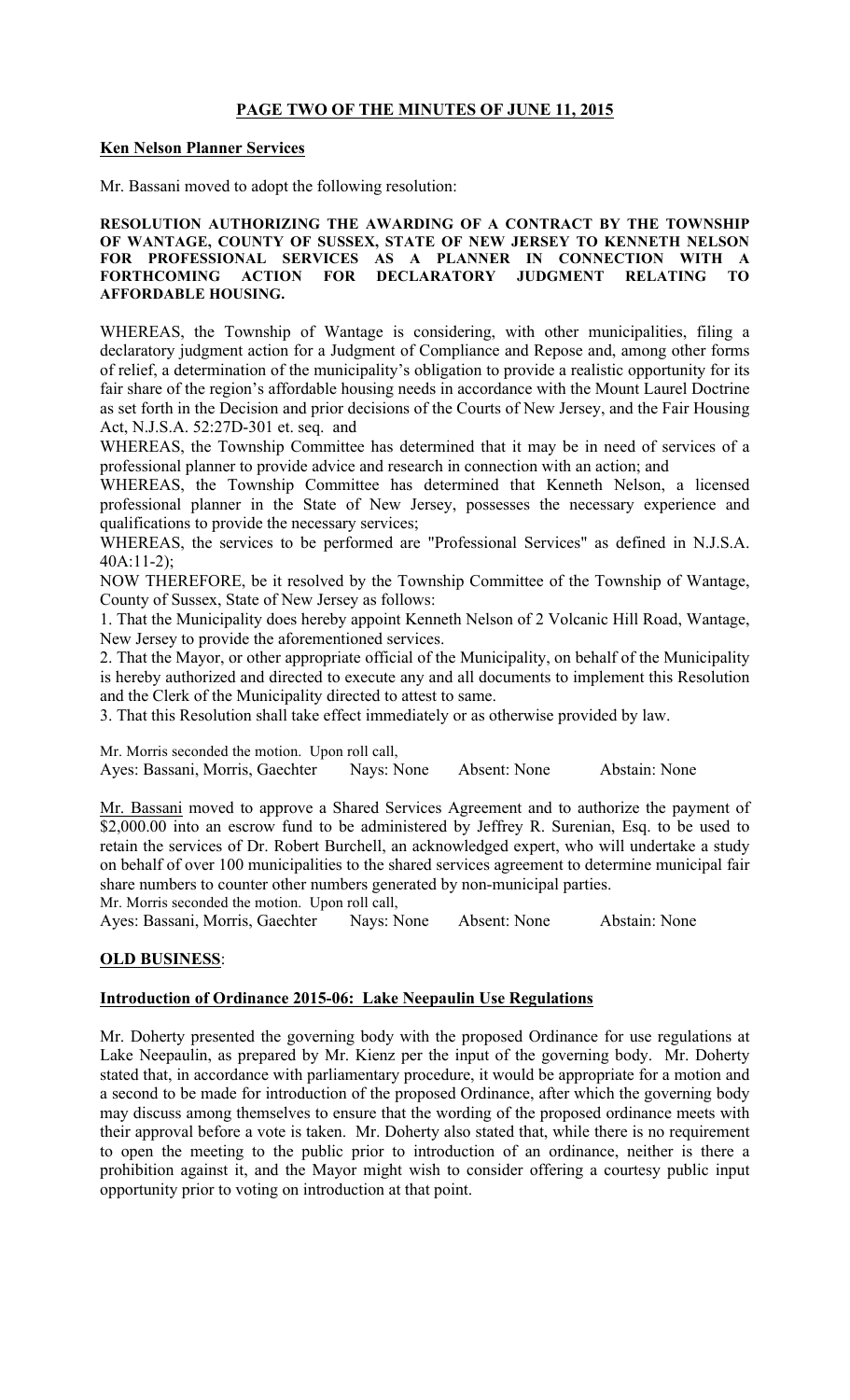### PAGE THREE OF THE MINUTES OF JUNE 11, 2015

#### Introduction of Ordinance 2015-06, Continued

Mr. Bassani moved to Introduce on First Reading, Ordinance 2015-06, entitled "ORDINANCE ADOPTING RULES AND REGULATIONS FOR THE LAKE NEEPAULIN PROPERTY KNOWN AND DESIGNATED AS TAX BLOCK 69.01, LOT 40 AND BLOCK 69.02 LOT 55, WITHIN THE TOWNSHIP OF WANTAGE, COUNTY OF SUSSEX, STATE OF NEW JERSEY", with a final adoption date scheduled for June 25, 2015. Mr. Morris seconded the motion.

On The Question, Mr. Bassani requested that wording be removed from the ordinance in Section 5, subsection D, to clarify that Wantage residents may have access to boat storage permits beginning on March 1 of each year and for the remainder of the year. All members of the governing body found this proposed change acceptable, and the motion was amended to reflect this said change.

There being no other discussion desired by the governing body, Mayor Gaechter opened the meeting to the public for the purpose of accepting input from the public on this proposed motion for introduction.

Ann Smulewicz, Route 23, spoke in opposition to the proposed ordinance, and opposition to the Township's ownership of the lake, citing cost concerns and various other concerns expressed regarding the lake. Mayor Gaechter offered a response to Ms. Smulewicz' comments, stating Ms. Smulewicz input has already been considered and discussed in the past.

Karen Merritt, Alpine Road, requested a clarification regarding whether snowmobiles were included in the ordinance's scope regarding prohibition of all-terrain vehicles. Mayor Gaechter responded in the affirmative.

Kathy Gorman, Fernwood Road, inquired regarding whether bathrooms would be made available at the park, and asked for clarification if the park would be open to all. Mayor Gaechter and Mr. Doherty responded that placement of bathrooms is not part of the use regulation ordinance, and the attorney has advised that the park needs to be made available to both residents and nonresidents.

Robert Blair, White Pine Trail, stated that it is time to move forward, and put the past behind us.

Catherine Francavilla, Fairchild Lane, expressed concern that senior citizens are operating on a fixed income, so costs need to be controlled by the Township. Mr. Bassani and Mayor Gaechter offered responses to this observation.

There being no one else wishing to address the governing body at this time, Mayor Gaechter closed the meeting to the public.

Mayor Gaechter observed that concerns were expressed by members of the Recreation Commission at the last meeting regarding the governing body's position with respect to Recreation's recommendations on this topic. Mayor Gaechter went through those recommendations, illustrating that the only recommendation the governing body took different action on involved swimming, and all other recommendations were endorsed and will be pursued.

Mr. Bassani stated that the governing body has pursued action on this issue with great detail, and the goals of the governing body remained constant: to provide the widest range of choice and opportunity to the Wantage public.

Upon roll call, Ayes: Bassani, Morris, Gaechter Nays: None Absent: None Abstain: None

NEW BUSINESS: None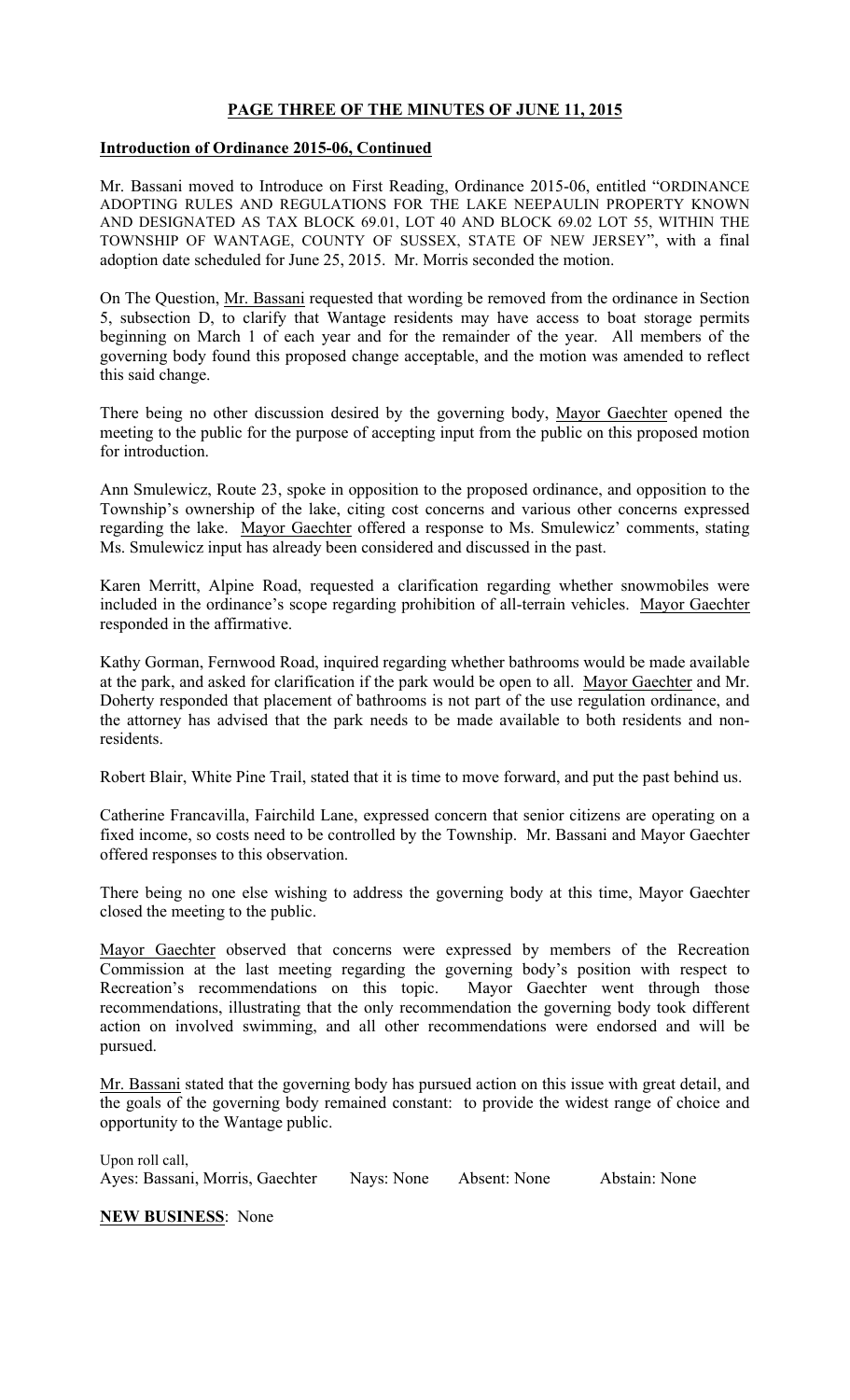### PAGE FOUR OF THE MINUTES OF JUNE 11, 2015

#### OPEN PUBLIC SESSION:

Mayor Gaechter opened the meeting to the public for any questions or comments at this time.

Tom Jable, South Shore Drive, commended the governing body on introducing the ordinance and expressed agreement with Mr. Bassani's comments, and disagreed with Ms. Smulewicz' comments.

Bob Heiden, Old Clove Road, commended the governing body on introducing the ordinance, expressing the belief this will help Lake Neepaulin neighborhood remain attractive and help taxpayers throughout the town.

Kathy Gorman, Fernwood Road, asked who would enforce the Ordinance. Mr. Doherty responded either the Constable or State Police, depending on circumstances.

Peter Johr, South Shore Drive, expressed the belief that the ordinance would help protect property values, citing a situation in Sullivan County Ny involving a dam and its impact on property values.

Ann Smulewicz, Route 23, disagreed with Mr. Johr's observations.

There being no one else present wishing to address the governing body, Mayor Gaechter closed the meeting to the public.

### EXECUTIVE SESSION

Mayor Gaechter requested a Motion to close the meeting to the public and go into executive session to discuss employee negotiations, as follows:

WHEREAS, the Open Public Meetings Act, P. L. 1975, Chapter 231 permits the exclusion of the public from a meeting in certain circumstances; and

WHEREAS, this public body is of the opinion that such circumstances presently exist;

NOW, THEREFORE, BE IT RESOLVED, by the Mayor and Committee of the Township of Wantage, that the public shall be excluded from discussion of matters involving the terms and conditons of employment of a prospective employee in the Assessor's office.

BE IT FURTHER RESOLVED that Minutes will be kept on file in the municipal clerk's office, and once the matter involving the confidentiality of the above no longer requires that confidentiality, then the minutes shall be made public.

Motion made by Mr. Bassani, Second by Mr. Morris. Upon Roll Call:

Ayes: Bassani, Morris, Gaechter Nays: None Absent: None Abstain: None

After meeting in closed session, Mayor Gaechter requested a Motion to return to open session and continue with the regular order of business. Motion by Mr. Bassani, Second by Mr. Morris. Ayes: Bassani, Morris, Gaechter Nays: None Absent: None Abstain: None

Mr. Bassani moved to hire Nicole Dunn as full time employee of the Assessor's office at \$12 an hour on a full time basis, effective June 29, 2015. Seconded by Mr. Morris. Upon roll call, Ayes: Bassani, Morris, Gaechter Nays: None Absent: None Abstain: None

Mr. Doherty stated his apologies for overlooking one item on his Administrator Report earlier, and requested the governing body consider taking action to approve a resolution authorizing the Administrator to submit a Statement of Consent to the NJDEP on behalf of a TWA permit application by Town Center at Wantage.

Mayor Gaechter moved to approve the following resolution, subject to review and approval by the Township Engineer: